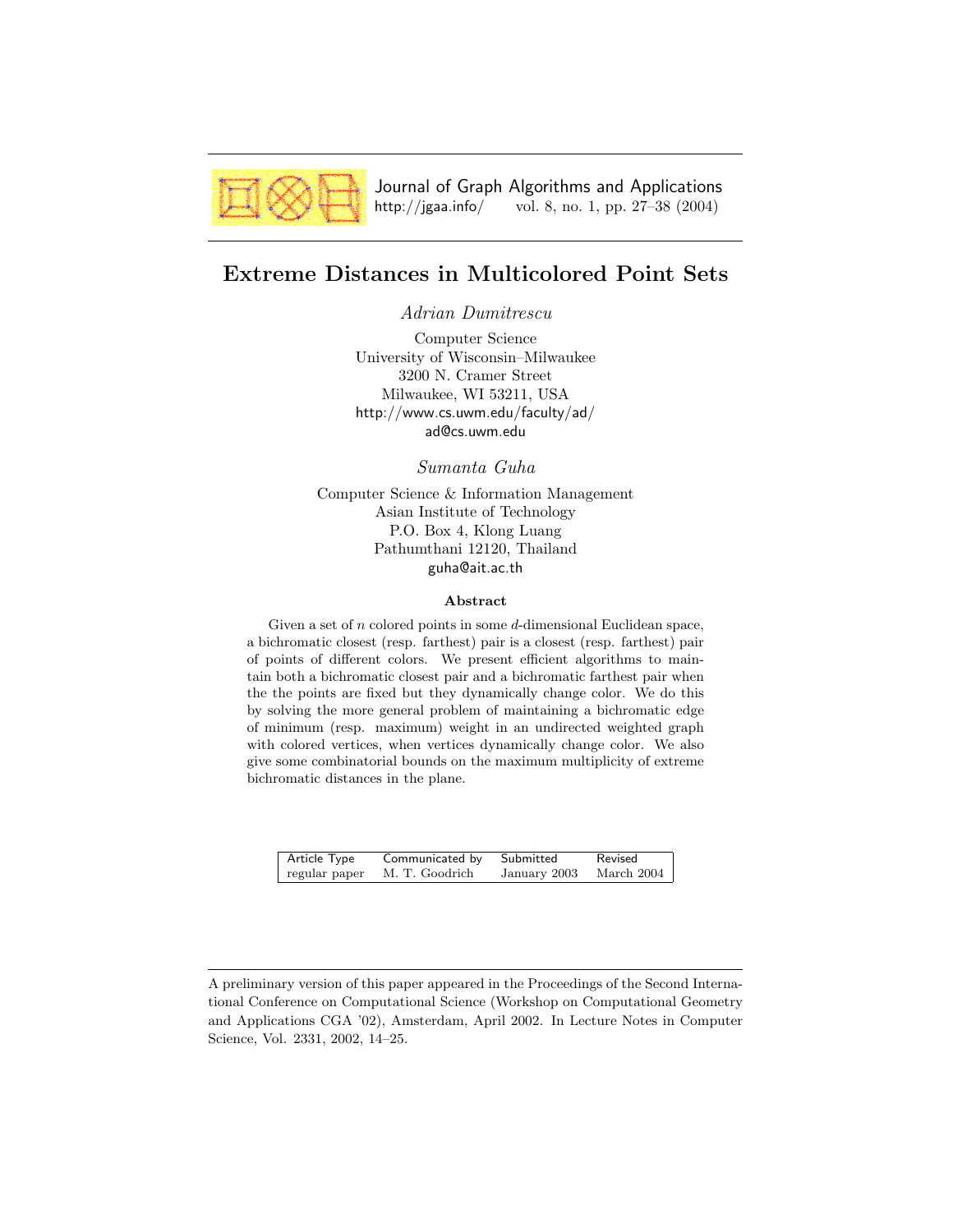## **1 Introduction**

Our work is motivated by the problem of determining closest and farthest pairs from an input point set in  $\mathbb{R}^d$ . The classical (static, uncolored) version of this problem is to determine a closest or farthest pair from a set of *n* points in  $\mathbb{R}^d$ . Extensive work has been reported on this problem — see Eppstein [9] and Mitchell [13] for recent surveys, particularly of the closest pairs problem. Dynamizations of the uncolored closest/farthest pairs problem for points in  $\mathbb{R}^d$ , allowing for insertion and deletion of points, have been of considerable recent interest as well. For information about the dynamic problem the reader is referred to a recent paper by Bespamyatnikh [4] and the bibliography therein.

The colored version of the problem is, typically, given a set of *n* points in  $\mathbb{R}^d$ each colored either red or blue, to find a closest pair of points of different colors (i.e., the *bichromatic closest pair* or BCP problem) or a farthest pair of different colors (i.e., the *bichromatic farthest pair* or BFP problem). There is extensive literature on the BCP and BFP problems; e.g., see [1, 5, 6, 12, 17, 19, 23].

Dynamic versions of the BCP and BFP problems have been studied too [7, 8], again, as in the uncolored version, from the point of view of inserting into and deleting from the point set. The best update times are polynomial in the size of the point set.

In this paper we consider the dynamic bichromatic closest and farthest pairs problem — in a *multicolor* setting — where the point set itself is fixed, but colors of points change. To our knowledge, ours is the first paper to consider this restricted dynamism and, not surprisingly, when points are from an Euclidean space, our update times are superior to and our algorithms less complicated than the best-known ones for the more general dynamic problems mentioned above, where points themselves may be inserted and deleted. In fact, we first consider the more general problem of maintaining extreme pairs in an undirected weighted graph where vertices dynamically change color, and provide efficient algorithms. This sort of dynamic graph algorithm is so far uncommon; it appears most closely related to work on dynamically switching vertices on and off in graphs [10].

In addition to its obvious relevance in the context of closest/farthest pairs problems, a scenario when the problem under consideration arises, is when a set of processes is competing for control of each of a fixed set of resources and, consequently, at any instant, each process controls a group of resources. Assuming a situation where control changes rapidly, it may be useful to quantify and maintain information about the relative disposition of the different groups of resources.

*Summary of Our Results.* In this paper, we obtain the following results on the theme of computing extreme distances in multicolored point sets, including:

**(1)** We show that the bichromatic closest (resp. farthest) pair of points in a multicolored point set in  $\mathbb{R}^d$  can be maintained under dynamic color changes in sub-logarithmic time and linear space after suitable prepro-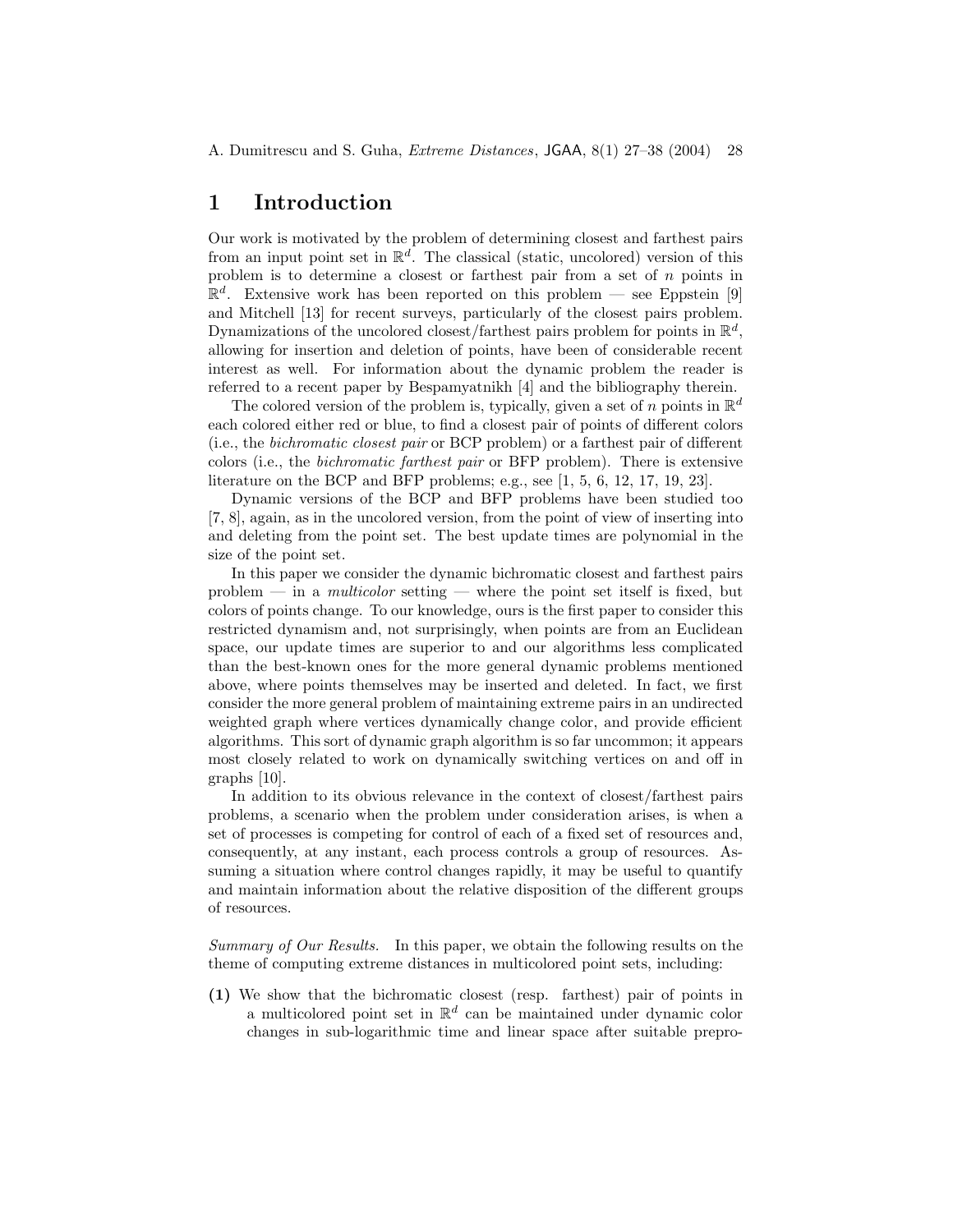cessing. We do this by solving the more general problem of maintaining in logarithmic time a bichromatic edge of minimum (resp. maximum) weight in an undirected weighted graph with colored vertices, when vertices dynamically change color.

**(2)** We present combinatorial bounds on the maximum number of extreme distances in multicolored planar point sets. Our bounds are tight up to multiplicative constant factors.

# **2 Dynamic Color Changes**

#### **2.1 Weighted graphs**

Let  $G = (V, E)$  be an undirected graph with colored vertices and weighted edges (i.e., a coloring  $c: V \to \mathbb{N}$  and a weight function  $w: E \to \mathbb{R}$ ). We further assume that *G* is connected, as the extension to the general case is straightforward. A *bichromatic edge* of *G* is one joining vertices of different colors. A *minimum* (resp. *maximum*) *bichromatic edge* is a bichromatic edge of least (resp. greatest) weight, if exists. Subsequent input is a sequence of color updates, where one update consists of a (vertex, color) pair — note that a color is any non-negative integer. We provide algorithms to maintain both minimum and maximum bichromatic edges after each update. When there is no bichromatic edge in *G* we report accordingly. After suitable preprocessing, our algorithms run in linear space and logarithmic time per update.

We begin with a simple observation, which was previously made for the two color case and a geometric setting [1, 5]:

**Observation 1** *Let G be an undirected graph with colored vertices and weighted edges. Then a minimum spanning tree (MST) of G contains at least one minimum bichromatic edge, if exists. Similarly, a maximum spanning tree (XST) of G contains at least one maximum bichromatic edge, if exists.*

**Proof:** Assume that a minimum bichromatic edge *pq* of *G* has smaller weight than each bichromatic edge of an MST *T* of *G*. Consider the unique path in *T* between *p* and *q*. Since *p* and *q* are of different colors there exists a bichromatic edge *rs* on this path. Exchanging edge *rs* for *pq* would reduce the total weight of *T*, which is a contradiction.

The proof that an XST of *G* contains at least one maximum bichromatic edge is analogous.

Let  $T^{MST}(n,m)$  be the time complexity of a minimum spanning tree computation on a (connected) graph with *n* vertices and *m* edges [20]; note that this is the same as the time complexity of a maximum spanning tree computation on such a graph.

**Theorem 1** *Let*  $G = (V, E)$  *be an undirected connected graph with colored vertices and weighted edges, where*  $|V| = n$  *and*  $|E| = m$ *. Then a minimum (resp.*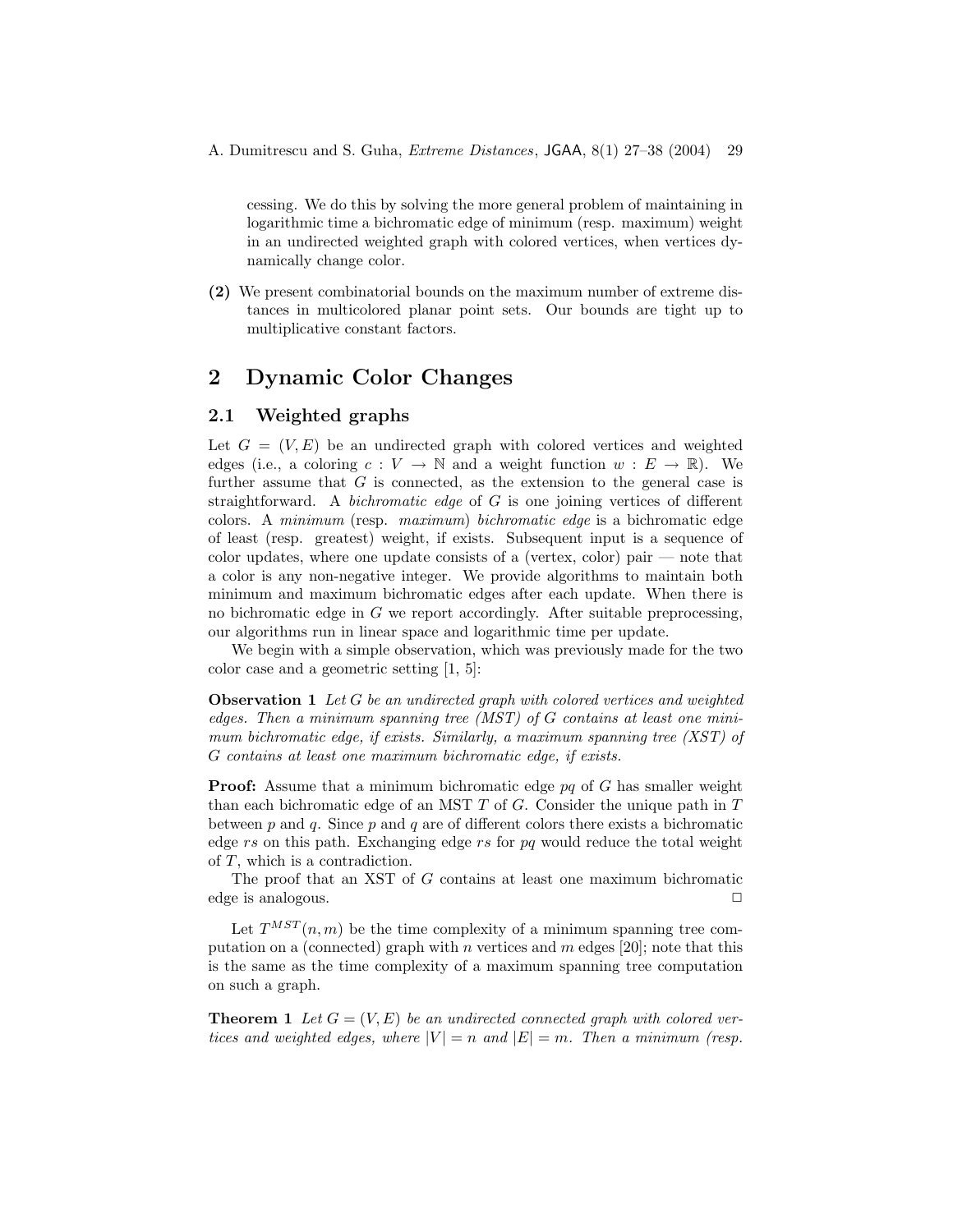*maximum) bichromatic edge can be maintained under dynamic color changes in*  $O(\log n)$  *update time, after*  $O(T^{MST}(n,m))$  *time preprocessing, and using*  $O(n)$ *space.*

**Proof:** We only describe the algorithm for minimum bichromatic edge maintenance, as the maximum bichromatic edge maintenance is analogous.

In the preprocessing step, compute *T*, a MST of *G*. View *T* as a rooted tree, such that for any non-root node  $v, p(v)$  is its parent in *T*. Conceptually, we are identifying each edge  $(v, p(v))$  of *T* with node *v* of *T*. The algorithm maintains the following data structures:

- For each node  $v \in T$ , a balanced binary search tree  $C_v$ , called the *color tree at v*, with node keys the set of colors of children of *v* in *T*.  $C_v$  is accessible by a pointer at *v*. For example if node *v* has 10 children colored by 3*,* 3*,* 3*,* 3*,* 5*,* 8*,* 8*,* 9*,* 9*,* 9, *C<sup>v</sup>* has 4 nodes with keys 3*,* 5*,* 8*,* 9.
- For each node  $v \in T$  and for each color class c of the children of v, a min-heap  $H_{v,c}$  containing edges (keyed by weight) to those children of *v* colored *c*. In the above example, these heaps are  $H_{v,3}, H_{v,5}, H_{v,8}, H_{v,9}$ .  $H_{v,c}$  is accessible via a pointer at node *c* in  $C_v$ .
- A min-heap *<sup>H</sup>* containing a subset of bichromatic edges of *<sup>T</sup>* (keyed by weight). Specifically, for each node *v* and for each color class *c*, *distinct* from that of *v* of the children of *v*, *H* contains one edge of minimum weight from *v* to children of color *c*. If edge  $(v, p(v))$  is in *H*, there is a pointer to it from *v*.

The preprocessing step computes  $C_v$  and  $H_{v,c}$ , for each  $v \in T$  and color  $c$ , as well as  $H$ , in  $O(n \log n)$  total time. All pointers are initialized in this step as well. The preprocessing time-complexity, clearly dominated by the MST computation, is  $O(T^{MST}(n, m))$ .

Next we discuss how, after a color change at a vertex *v*, the data structures are updated in  $O(\log n)$  time. Without loss of generality assume that *v*'s color changes from 1 to 2. Let  $u = p(v)$  and let *j* be the color of *u*. Assume first that *v* is not the root of *T*.

*Step 1.* Search for colors 1 and 2 in  $C_u$  and locate  $H_{u,1}$  and  $H_{u,2}$  (the latter may not exist prior to the update, in which case color 2 is inserted into  $C_u$ , together with a pointer to an initially empty  $H_{u,2}$ ). Edge  $(u, v)$  is deleted from  $H_{u,1}$  and inserted into  $H_{u,2}$  (if this leaves  $H_{u,1}$  empty then it is deleted, and so is color 1 from  $C_u$ ). The minimum is recomputed in  $H_{u,1}$ , if exists, and  $H_{u,2}$ . If  $j = 1$ , the minimum weight edge in  $H_{u,2}$  updates the corresponding item in *H* (i.e., the item in *H* that is currently the edge of minimum weight from *u* to children colored 2). If  $j = 2$ , the minimum weight edge in  $H_{u,1}$  (if exists) updates the corresponding item in  $H$ . If  $j > 2$ , both minimum weight edges in  $H_{u,1}$  (if exists) and  $H_{u,2}$  update the corresponding items in *H*.

In all the preceding cases the corresponding pointers to edges in *H* are updated as required.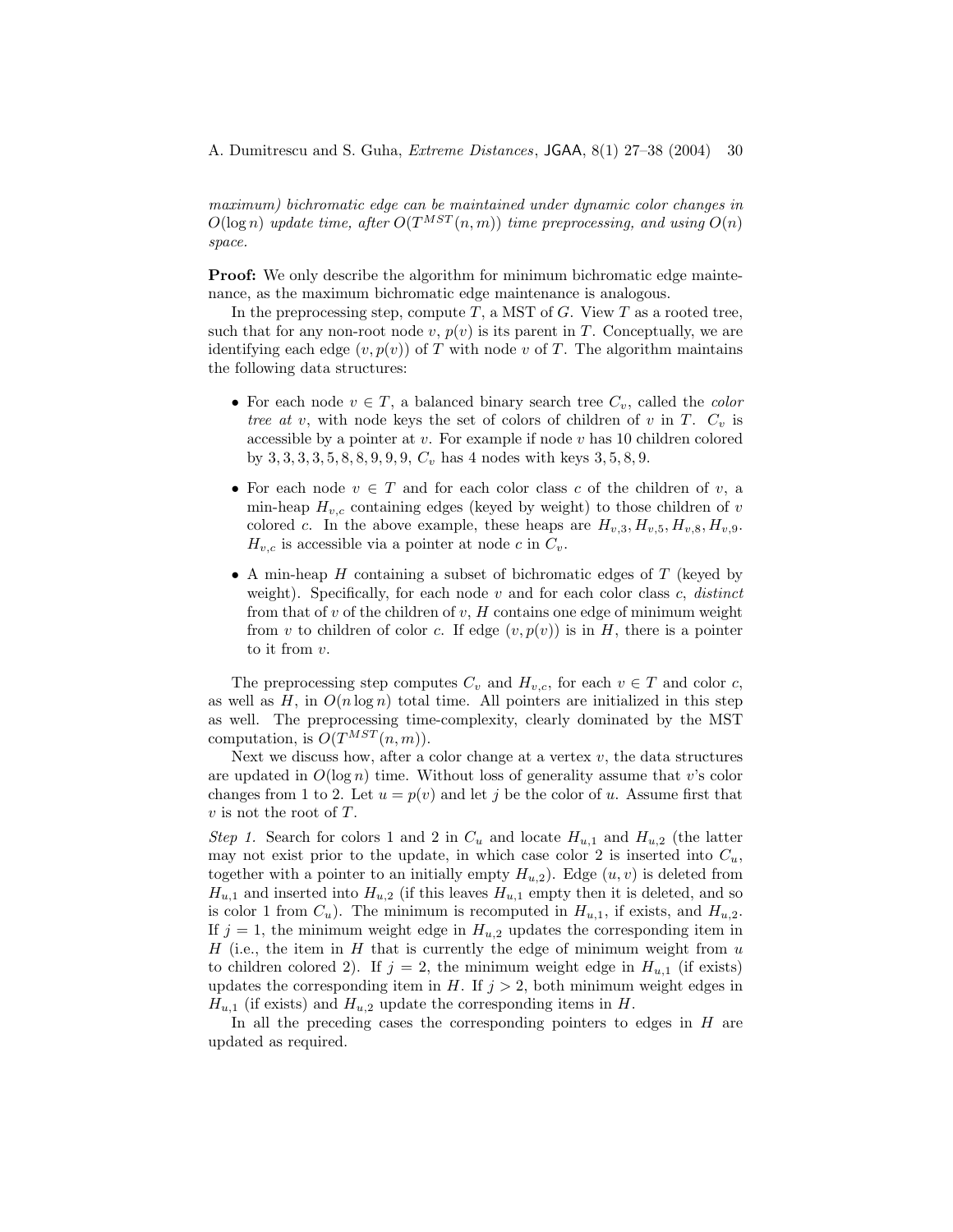*Step 2.* Search for colors 1 and 2 in  $C_v$  and locate  $H_{v,1}$  and  $H_{v,2}$ . The minimum weight edge of  $H_{v,1}$  (if exists) is inserted into  $H$ , the minimum weight edge of  $H_{v,2}$  (if exists) is deleted from *H*, and the corresponding pointers to edges in *H* are updated as required.

*Step 3.* If *H* is not empty, the minimum bichromatic edge is recomputed as the minimum item in *H* and returned. If *H* is empty, it is reported that there are no bichromatic edges.

If  $v$  is the root of  $T$ , Step 1 in the above update sequence is simply omitted. One can see that the number of tree search and heap operations per update is bounded by a constant, thus the update time is  $U(n) = O(\log n)$ . The total space used by the data structure is clearly  $O(n)$ .

#### **2.2 Euclidean spaces**

We next specialize to the situation where the vertex set of *G* consists of a set S of *n* points in  $\mathbb{R}^d$  and G is the complete graph with the Euclidean metric (i.e., the straight-line distance between pairs of points). In this case a minimum spanning tree of *G* is called an *Euclidean minimum spanning tree* (EMST) of *S* and a maximum spanning tree of *G* is called an *Euclidean maximum spanning tree* (EXST) of *S*. Let  $T_d^{EMST}(n)$  denote the best-known worst-case time to compute an EMST of *n* points lying in  $\mathbb{R}^d$ , and  $T_d^{EXST}(n)$  denote the analogous time complexity to compute an EXST (see  $[1, 2, 9, 13, 14, 19]$ ).

By simply applying the algorithm of Theorem 1 we get corresponding results for the BCP and BFP problems.

**Corollary 1** *Given a set S of n points in*  $\mathbb{R}^d$ *, a bichromatic closest (resp. farthest) pair can be maintained under dynamic color changes in O*(log *n*) *update*  $\sigma$  *time, after*  $O(T_d^{EMST}(n))$  (resp.  $O(T_d^{EXST}(n))$ ) time preprocessing, and using *O*(*n*) *space.*

For the BCP problem we can take advantage of a geometric property of EM-STs to provide a more efficient algorithm. In the preprocessing step, compute *T*, an EMST of the point set *S*. Sort the edge lengths of *T* and keep integer priority queues of their indices ( $\in \{1, \ldots, n-1\}$ ), instead of binary heaps on edge weights. The time taken by the basic priority queue operations would then be reduced to only  $O(\log \log n)$  instead of  $O(\log n)$  [21]. For  $d = 2$ , the maximum degree of a vertex in *T* is at most 6, whereas in *d* dimensions, it is bounded by  $c_d = 3^d$ , a constant depending exponentially on *d* [18]. Observe that the size of any color tree is at most  $c_d$ , therefore each binary search tree operation takes only  $O(\log c_d) = O(d)$  time. The net effect is a time bound of  $O(d + \log \log n)$ per color change. We thus have:

**Corollary 2** *Given a set S of n points* in  $\mathbb{R}^d$ *, a bichromatic closest pair can be maintained under dynamic color changes in*  $O(d + \log \log n)$  *update time, after*  $O(T_d^{EMST}(n))$  *time preprocessing, and using*  $O(n)$  *space.*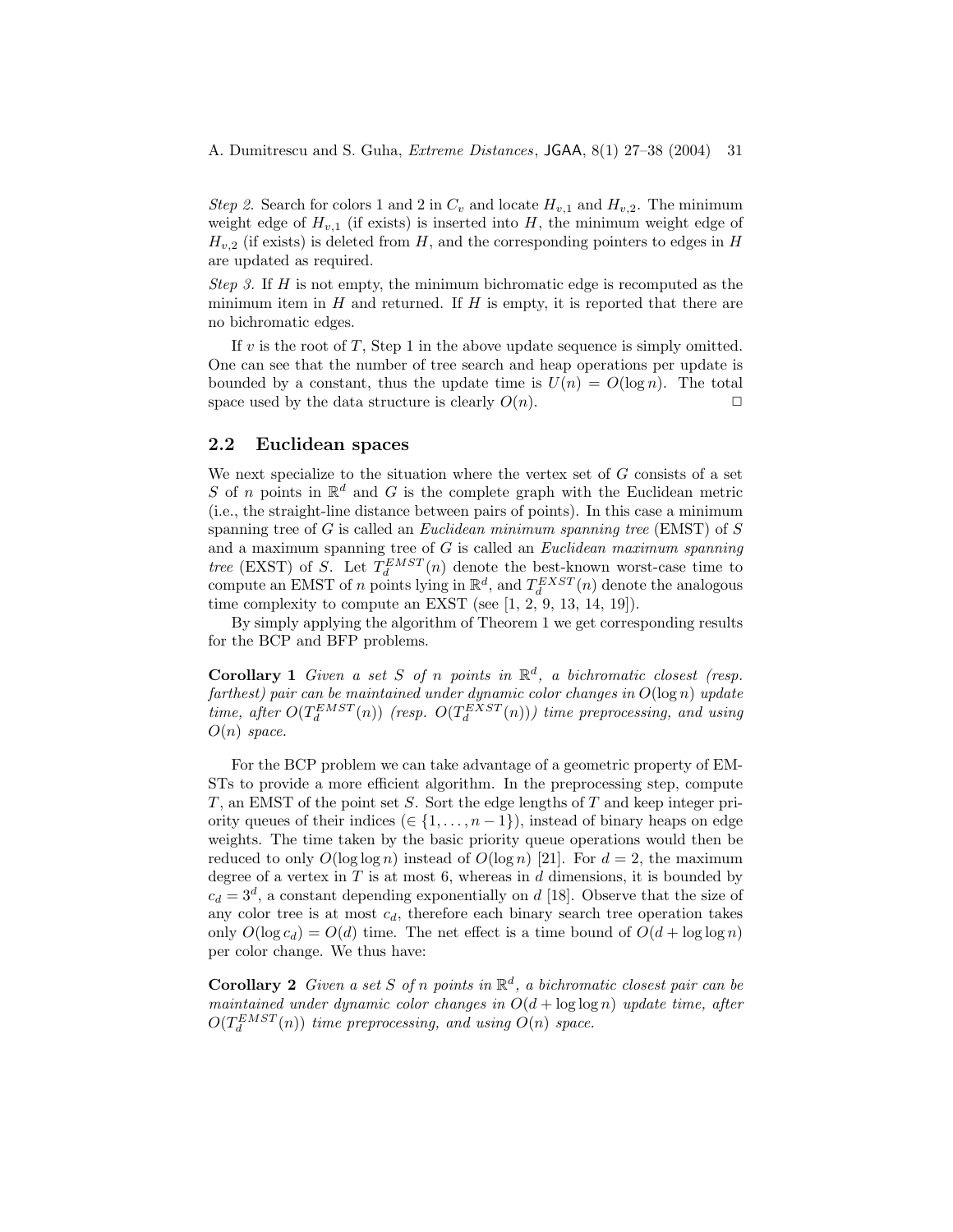The integer-priority-queue idea appears less applicable for the general graph problem and for farthest pairs unless the number of colors is small.

**Remarks.** In the static case, the only attempt (that we know of) to extend to the multicolor version, algorithms for the bichromatic version, appears in [3]. The authors present algorithms based on Voronoi diagrams computation, for the bichromatic closest pair (BCP) problem in the plane — in the multicolor setting — that run in optimal  $O(n \log n)$  time. In fact, within this time, they solve the more general *all bichromatic closest pairs problem* in the plane, where for each point, a closest point of different color is found. However the multicolor version of the BFP problem does not seem to have been investigated.

Let us first notice a different algorithm to solve the BCP problem within the same time bound, based on Observation 1. The algorithm first computes an EMST of the point set, and then performs a linear scan of its edges to extract a bichromatic closest pair. The same approach solves the BFP problem, and these algorithms generalize to higher dimensions. Their running times are dominated by EMST (resp. EXST) computations. (We refer the reader to [1, 2] for algorithms to compute EMST (resp. EXST) in sub-quadratic time.) This answers questions posed by Bhattacharya and Toussaint on solving BCP in the multicolor version (the "*k*-color distance problem, as they call it) [5], as well as on solving BCP and BFP in higher dimensions in sub-quadratic time [5, 6].

A natural related algorithmic question is the following. Given a multicolored set of *n* points in  $\mathbb{R}^d$ , a *bichromatic Euclidean spanning tree* is an Euclidean spanning tree where each edge joins points of different colors. Design an efficient algorithm to maintain a minimum bichromatic Euclidean spanning tree when colors change dynamically. Note that it may be the case that all its edges change after a small number of color flips.

# **3 Combinatorial Bounds in the Plane**

In this section, we present some combinatorial bounds on the number of extreme distances in multicolored planar point sets. Let  $f^{\min}(k, n)$  be the maximum multiplicity of the minimum distance between two points of different colors, taken over all sets of *n* points in  $\mathbb{R}^2$  colored by exactly *k* colors. Similarly, let  $f^{\max}(k, n)$  be the maximum multiplicity of the maximum distance between two points of different colors, taken over all sets of *n* points in  $\mathbb{R}^2$  colored by exactly *k* colors. For simplicity, in the monochromatic case, the argument which specifies the number of colors will be omitted.

### **3.1 Minimum distance**

It is well known that in the monochromatic case,  $f^{\min}(n)=3n(1 - o(1))$ , and more precisely  $f^{\min}(n) = |3n - \sqrt{12n - 3}|$ , cf. [11] (or see [16]). In the multicolored version, we have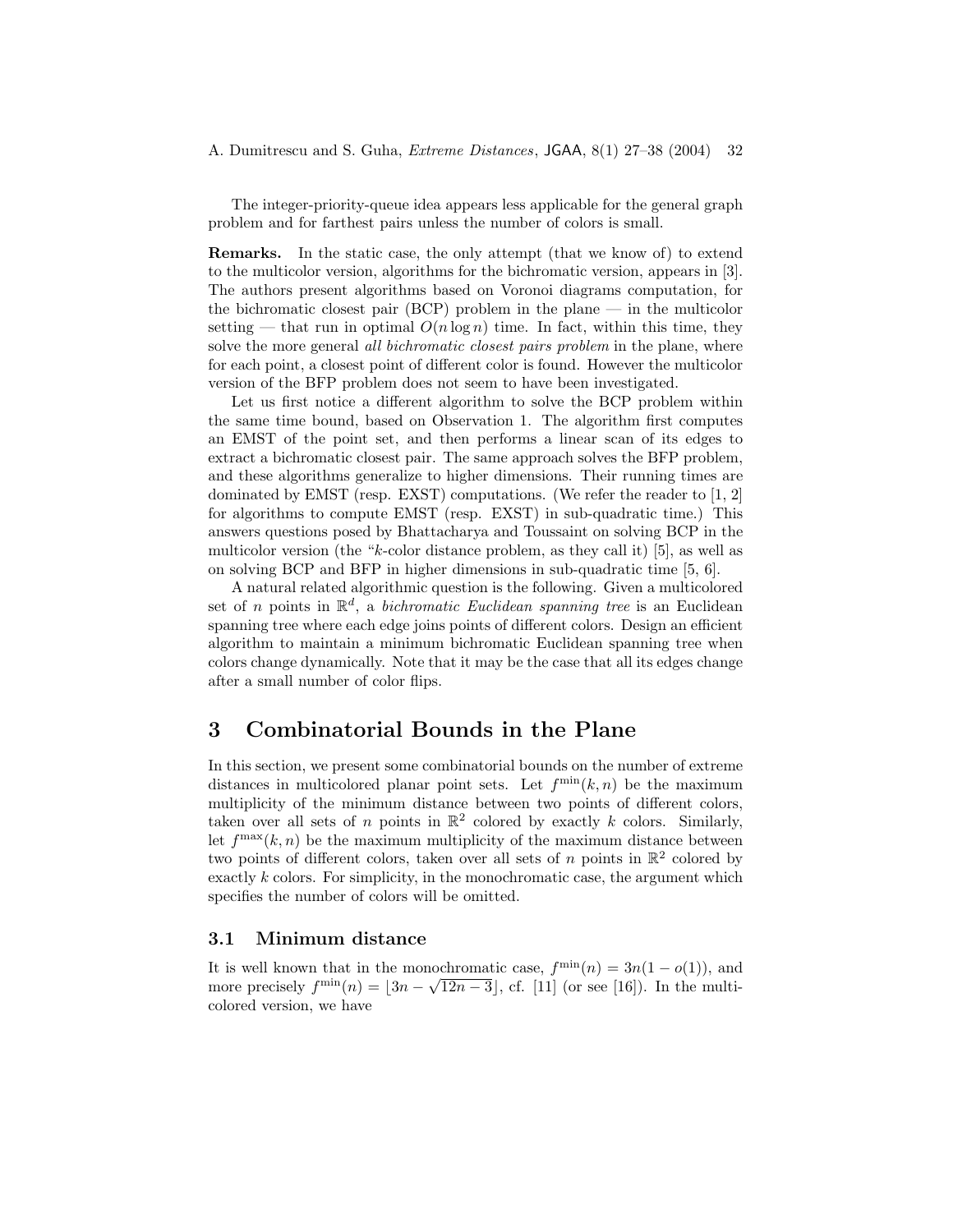**Theorem 2** *The maximum multiplicity of a bichromatic minimum distance in multicolored point sets*  $(k \geq 2)$  *in the plane satisfies* 

- $(i)$  2*n* − *O*( $\sqrt{n}$ ) ≤  $f^{\min}(2, n)$  ≤ 2*n* − 4*.*
- *(ii)* For  $k \ge 3$ ,  $3n O(\sqrt{n}) \le f^{\min}(k, n) \le 3n 6$ .

**Proof:** We start with the upper bounds. Consider a set *P* of *n* points such that the minimum distance between two points of different colors is 1. Connect two points in *P* by a straight line segment, if they are of different colors and if their distance is exactly 1. We obtain a graph *G* embedded in the plane. It is easy to see that no pair of edges in *G* can cross: if there were such a crossing, the resulting convex quadrilateral would have a pair of bichromatic opposite sides with total length strictly smaller than of the two diagonals which create the crossing; one of these sides would then have length strictly smaller than 1, which is a contradiction. Therefore  $G$  is planar, which yields the upper bound in (*ii*). Since in (*i*), *G* is also bipartite, the upper bound in (*i*) follows.

To show the lower bound in (*i*), place about  $n/2$  red points in a  $\sqrt{n/2}$  by  $\sqrt{n/2}$  square grid, and about  $n/2$  blue points in the centers of the squares of the above red grid. The degree of all but  $O(\sqrt{n})$  of the points is 4 as desired. To show the lower bound in (*ii*), it is enough to do so for  $k = 3$  (for  $k > 3$ , recolor  $k-3$  of the points using a new color for each of them). Consider a hexagonal portion of the hexagonal grid, in which we color consecutive points in each row with red, blue and green, red, blue, green, etc., such that the (at most six) neighbors of each point are colored by different colors. The degree of all but  $O(\sqrt{n})$  of the points is six, as desired. This is in fact a construction with the maximum multiplicity of the minimum distance — in the monochromatic case — modulo the coloring (see [16]).  $\Box$ 

**Remark.** The previously mentioned tight bound on the maximum multiplicity of the minimum distance due to Harborth [11], namely  $|3n-\sqrt{12n-3}|$ , does not apply here directly, since the bichromatic closest pair may be not an uncolored closest pair. Is it possible to prove a  $2n - \Omega(\sqrt{n})$  upper bound for  $k = 2$ , or a  $3n - \Omega(\sqrt{n})$  upper bound for  $k \geq 3$ , or even exact bounds similar to Harborth's result?

#### **3.2 Maximum distance**

It is well known that in the monochromatic case, the maximum multiplicity of the diameter is  $f^{\max}(n) = n$ , (see [16]). In the multicolored version, we have

**Theorem 3** *The maximum multiplicity of a bichromatic maximum distance in multicolored point sets*  $(k \geq 2)$  *in the plane satisfies* 

- *(i)*  $f^{\max}(2, n) = n$ *, for*  $n \geq 4$ *.*
- *(ii) For*  $k \geq 3$ *,*  $n 1 \leq f^{\max}(k, n) < 2n$ .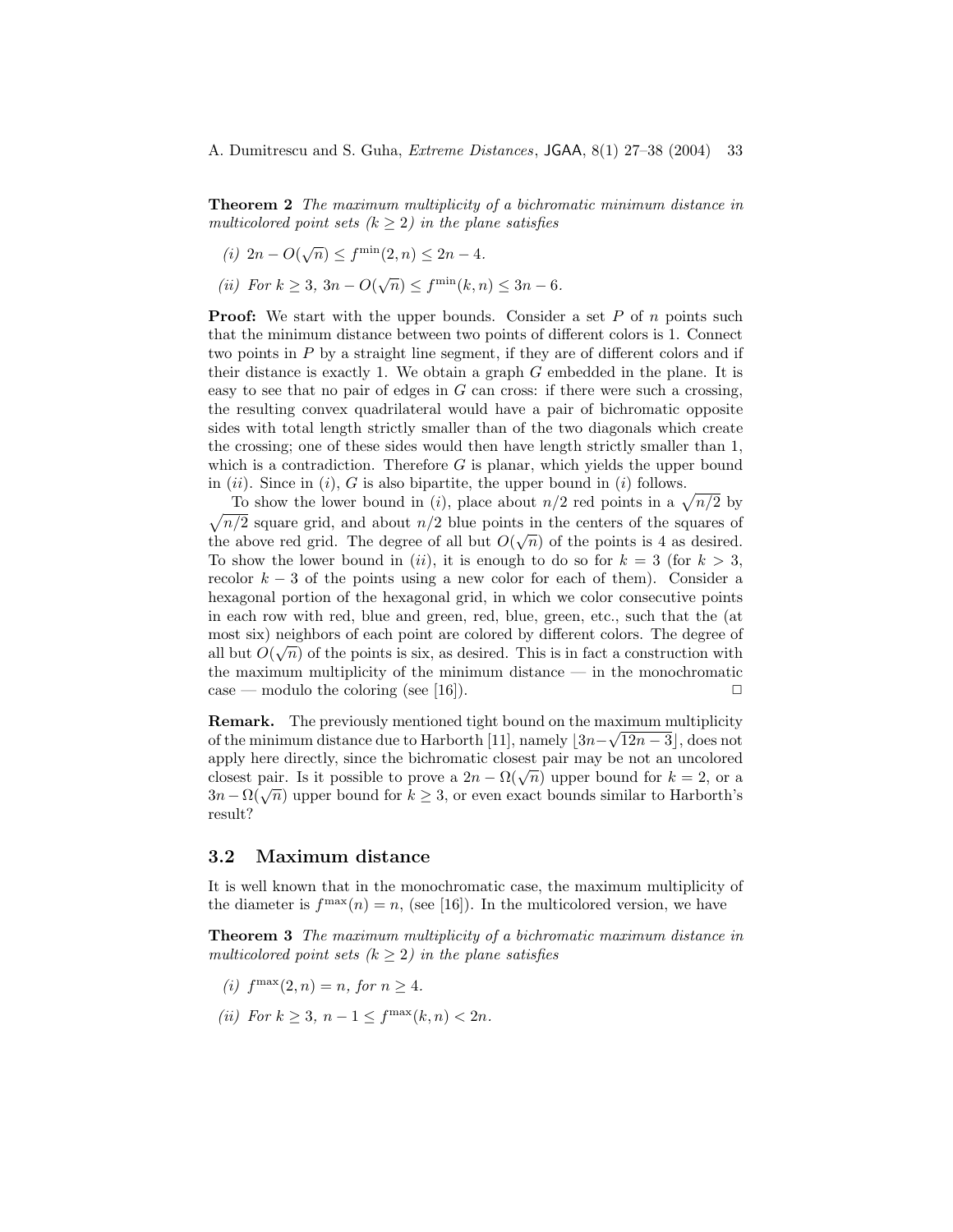**Proof:** (*i*) We first prove the upper bound. Consider a set *S* of *n* points, colored red or blue, such that the maximum distance between a red and a blue point is 1. Let  $b \ge 1$  and  $r \ge 1$  stand for the number of blue and red points, respectively, and denote by *m* the number of red/blue pairs of points at unit distance. If either  $b = 1$  or  $r = 1$ , clearly  $m \leq n-1$ . The red points all lie in the intersection *P* of the family *F* of *b* distinct unit disks centered at the blue points. It is easy to see that *P* is either a single point or a curvilinear polygon, whose sides are circular arcs, each of which is an arc of a distinct disk. In the first case, we are done by the previous remark, so consider the latter. Let  $s \geq 2$  be the number of sides of *P*. It is clear that for each disk  $D \in F$ , either (1) *D* contains *P* in its interior, or (2) a side of *P* is an arc of the boundary of *D*, or (3) one vertex of *P* lies on the boundary of *D*, and the rest of *P* in the interior of *D*.

To show that  $m \leq n$ , we charge each maximum (bichromatic) pair to one of the points, such that no point gets charged more than once. A red point in the interior of *P* does not generate maximum pairs, since all blue points are at a distance less than 1 from it. A red point in the interior of a side of *P* generates exactly one maximum pair, with the blue point at the center of the corresponding arc. This unique pair is charged to the red point itself.

Assume that *j* vertices of *P* are red. Each such point generates at least two maximum pairs, that we consider first, with the blue points at the centers of the arcs intersecting at the vertex, for a total of 2*j* pairs for all such red points. Since  $j \leq s$ , so that  $2j \leq j + s$ , these maximum pairs can be charged to the *j* red points at the vertices of *P*, and to the blue points at the centers of intersecting arcs, so that each blue point is charged at most once: charge to the blue point for which when scanning the arc along the polygon in clockwise order, the red point is the first endpoint of the arc. The only maximum pairs that are unaccounted for, are those formed by red points at the vertices of *P* with (blue) centers of disks intersecting *P* at precisely those red points (item (3) above). Such a pair can be safely charged to the blue center point, since the rest of *P* (except the red vertex point) is at distance less than 1 from the blue point.



Figure 1: Maximum distance: a tight lower bound for two colors.

The point set in Figure 1, with  $n-2$  black points and two white points, shows that the bound is tight.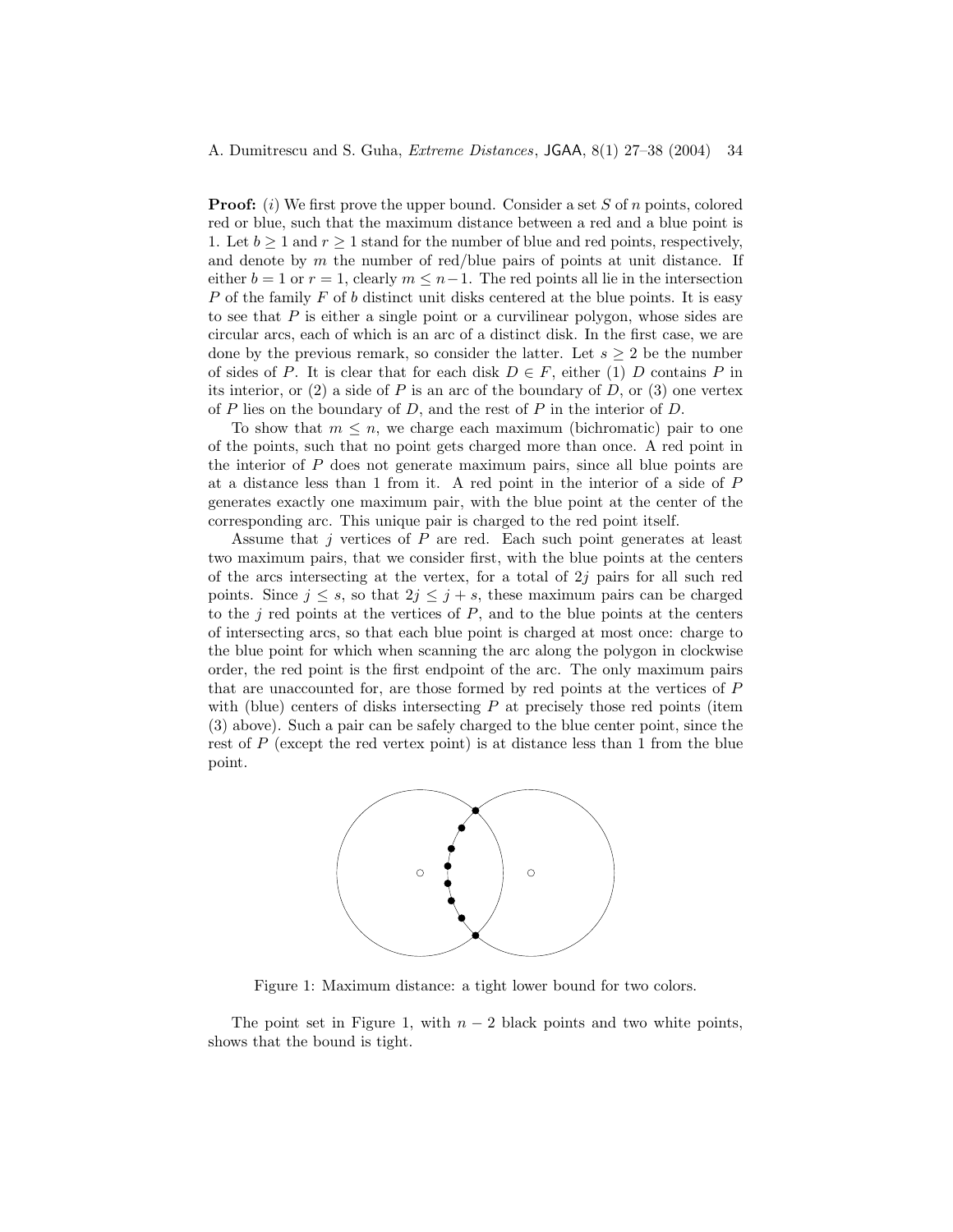(*ii*) For the lower bound, place  $n-1$  points at distance 1 from a point  $p$  in a small circular arc centered at *p*. Color *p* with color 1 and the rest of the points arbitrarily using up all the colors in  $\{2,\ldots,k\}$ . The maximum bichromatic distance occurs  $n-1$  times in this configuration. (Better constructions exist, see the remark at the end of this section.)

We now prove the upper bound. It is based on an argument due to Pach and Tóth  $[15, 22]$ . Let  $E$  denote the set of maximum (bichromatic) pairs over a point set *S*. Suppose that  $S = S_1 \cup S_2 \cup \ldots \cup S_k$  is the partition of *S* into monochromatic sets of colors 1*,* 2*,...,k*, and consider the complete graph *K* on vertex set  $V = \{S_1, S_2, \ldots, S_k\}$ . By the averaging principle, there exists a balanced bipartition of  $V$ , which contains a fraction of at least

$$
\frac{\left\lfloor\frac{k}{2}\right\rfloor\left\lceil\frac{k}{2}\right\rceil}{\binom{k}{2}}
$$

of the edges in *E*. Looking at this bipartition as a two-coloring of the point set, and using the upper bound for two colors in Theorem  $3(i)$ , one gets

$$
\frac{\lfloor\frac{k}{2}\rfloor\lceil\frac{k}{2}\rceil}{\binom{k}{2}}|E|\leq n.
$$

Depending on the parity of  $k$ , this implies the following upper bounds on *f*max(*k, n*).

For even *k*,

$$
f^{\max}(k, n) \le \frac{2(k-1)}{k}n,
$$

and for odd *k*,

$$
f^{\max}(k,n) \le \frac{2k}{k+1}n.
$$

 $\Box$ 

#### **Remarks.**

1. A *geometric graph*  $G = (V, E)$  [16] is a graph drawn in the plane so that the vertex set *V* consists of points in the plane, no three of which are collinear, and the edge set  $E$  consists of straight line segments between points of *V* . Two edges of a geometric graph are said to be *parallel*, if they are opposite sides of a convex quadrilateral.

**Theorem 4** (Valtr [24]) *Let*  $l > 2$  *be a fixed positive integer. Then any geometric graph on n vertices with no l pairwise parallel edges has at most O*(*n*) *edges.*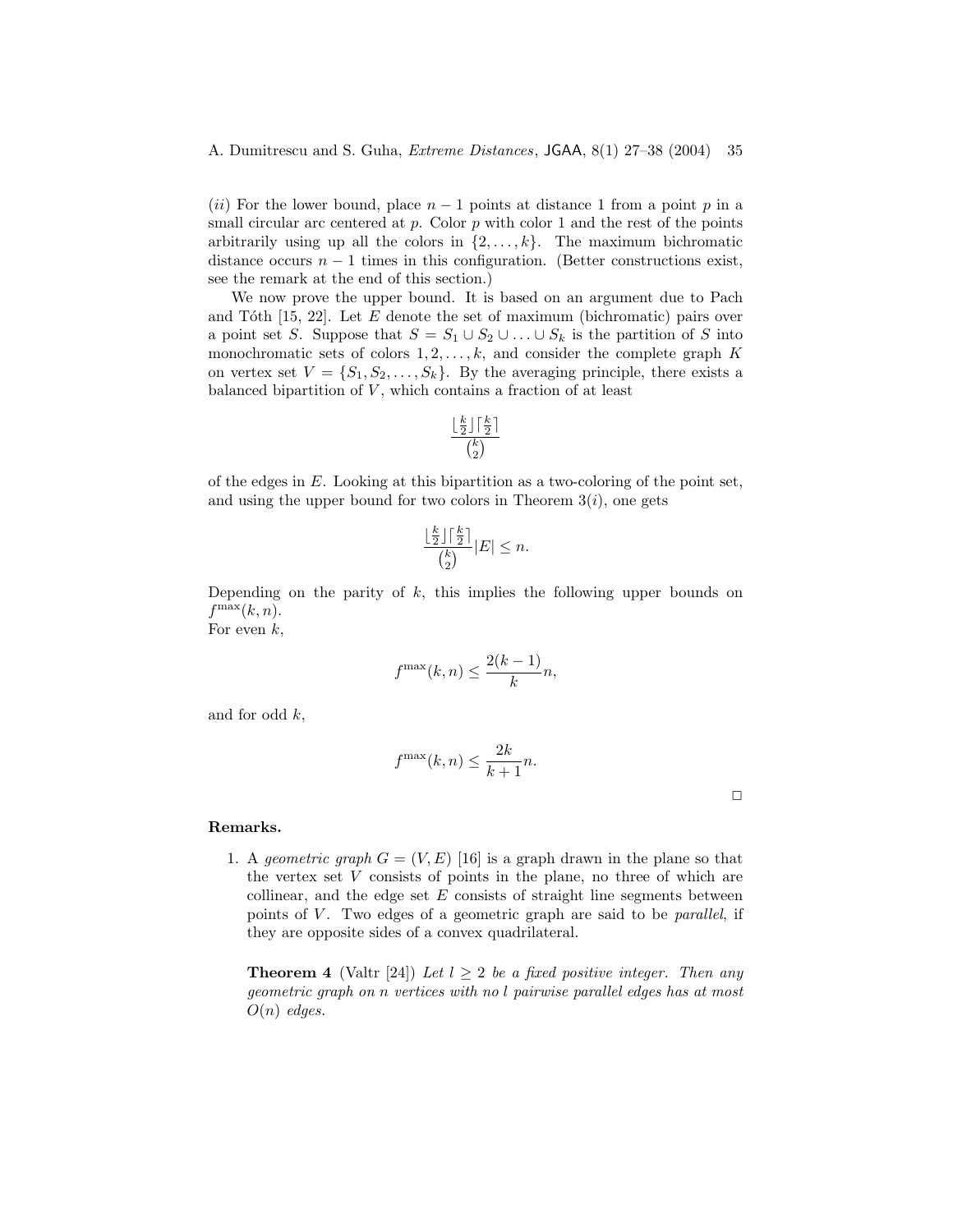Our original proof of the upper bound in Theorem 3 gives a weaker bound of  $O(n)$ , with a larger multiplicative constant, and under the assumption that no three points are collinear. Consider a set *P* of *n* points such that the maximum distance between two points of different colors is 1. Connect two points in *P* by a straight line segment, if they are of different colors and if their distance is exactly 1. We obtain a geometric graph  $G = (V, E)$ . We can show that *G* has no 4 pairwise parallel edges. The result then follows by Theorem 4 above.

2. Observe that  $f^{\max}(n, n) = f^{\max}(1, n) = n$ , for  $n \geq 3$ , since all points having different colors is equivalent in fact, to the well known monochromatic case. A lower bound of  $\frac{3}{2}n - O(1)$  can be obtained for certain values of *k*. However, determining a tight bound for the entire range  $2 \leq k \leq n$ , remained elusive to us. It is interesting to note that as *k* gets close to *n*, the best lower bound we have is roughly *n*, while the upper bound is essentially 2*n*.

**Acknowledgment.** We wish to thank the anonymous referee for a thorough reading and useful suggestions that have lead to improved results in Section 2.2.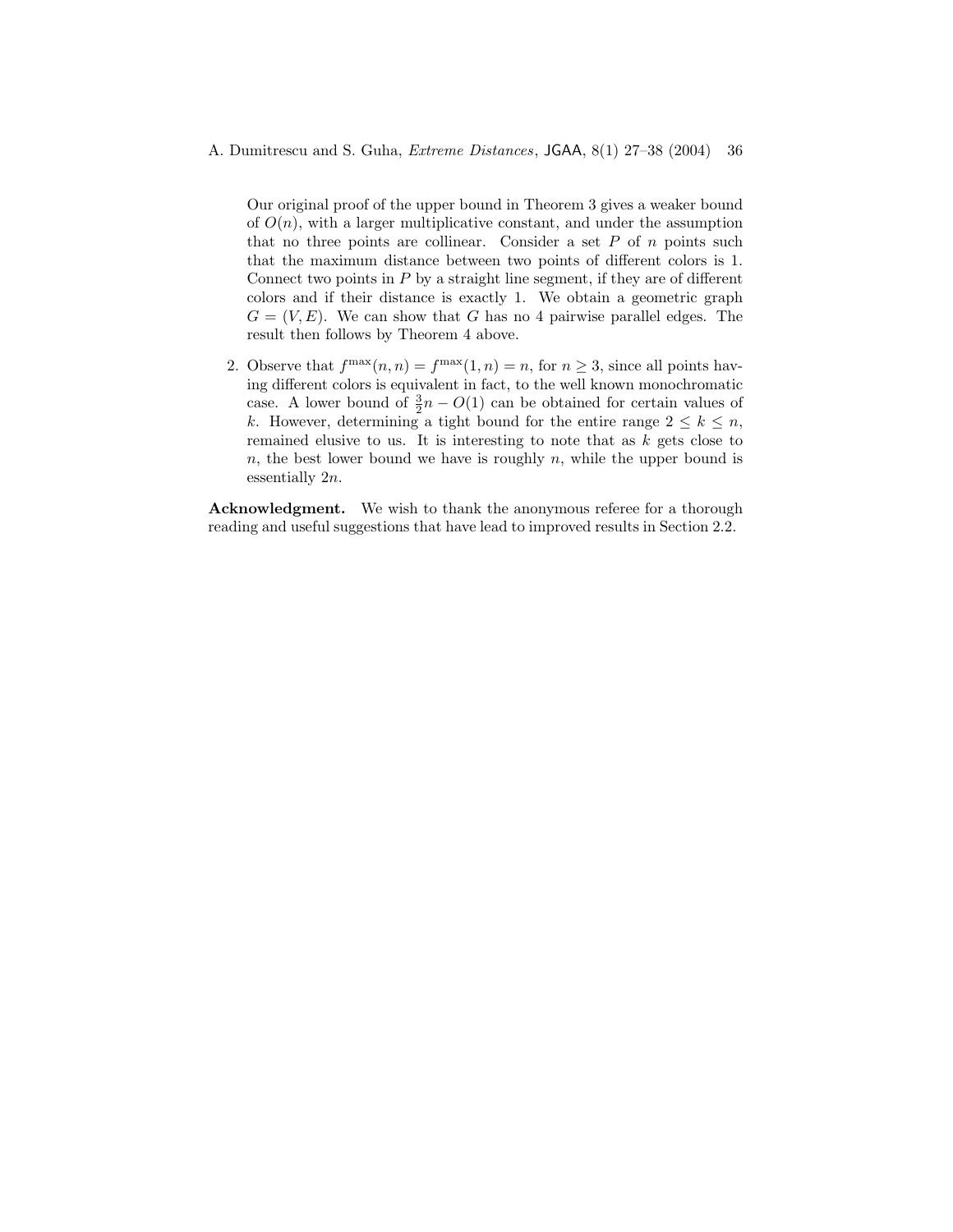### **References**

- [1] P. K. Agarwal, H. Edelsbrunner, O. Schwarzkopf and Emo Welzl, Euclidean minimum spanning trees and bichromatic closest pairs, *Discrete & Computational Geometry*, 6:407–422, 1991.
- [2] P. K. Agarwal, J. Matoušek and S. Suri, Farthest neighbors, maximum spanning trees and related problems in higher dimensions, *Computational Geometry: Theory and Applications*, 1:189–201, 1992.
- [3] A. Aggarwal, H. Edelsbrunner, P. Raghavan and P. Tiwari, Optimal time bounds for some proximity problems in the plane, *Information Processing Letters*, 42(1):55–60, 1992.
- [4] S. N. Bespamyatnikh, An Optimal Algorithm for Closest-Pair Maintenance, *Discrete & Computational Geometry*, 19:175–195, 1998.
- [5] B. K. Bhattacharya and G. T. Toussaint, Optimal algorithms for computing the minimum distance between two finite planar sets, *Pattern Recognition Letters*, 2:79–82, 1983.
- [6] B. K. Bhattacharya and G. T. Toussaint, Efficient algorithms for computing the maximum distance between two finite planar sets, *Journal of Algorithms*, 4:121–136, 1983.
- [7] D. Dobkin and S. Suri, Maintenance of geometric extrema, *Journal of the ACM*, 38:275–298, 1991.
- [8] D. Eppstein, Dynamic Euclidean minimum spanning trees and extrema of binary functions, *Discrete & Computational Geometry*, 13:111–122, 1995.
- [9] D. Eppstein, Spanning trees and spanners, in J.-R. Sack and J. Urrutia (Editors), *Handbook of Computational Geometry*, pages 425–461, Elsevier, North-Holland, 2000.
- [10] D. Frigioni and G. F. Italiano, Dynamically switching vertices in planar graphs, *Algorithmica*, 28(1):76–103, 2000.
- [11] H. Harboth, Solution to problem 664A, *Elemente der Mathematik*, 29:14– 15, 1974.
- [12] D. Krznaric, C. Levcopoulos, Minimum spanning trees in *d* dimensions, *Proceedings of the 5th European Symposium on Algorithms*, LNCS vol. 1248, pages 341–349, Springer Verlag, 1997.
- [13] J. S. B. Mitchell, Geometric shortest paths and geometric optimization, in J.-R. Sack and J. Urrutia (Editors), *Handbook of Computational Geometry*, pages 633–701, Elsevier, North-Holland, 2000.